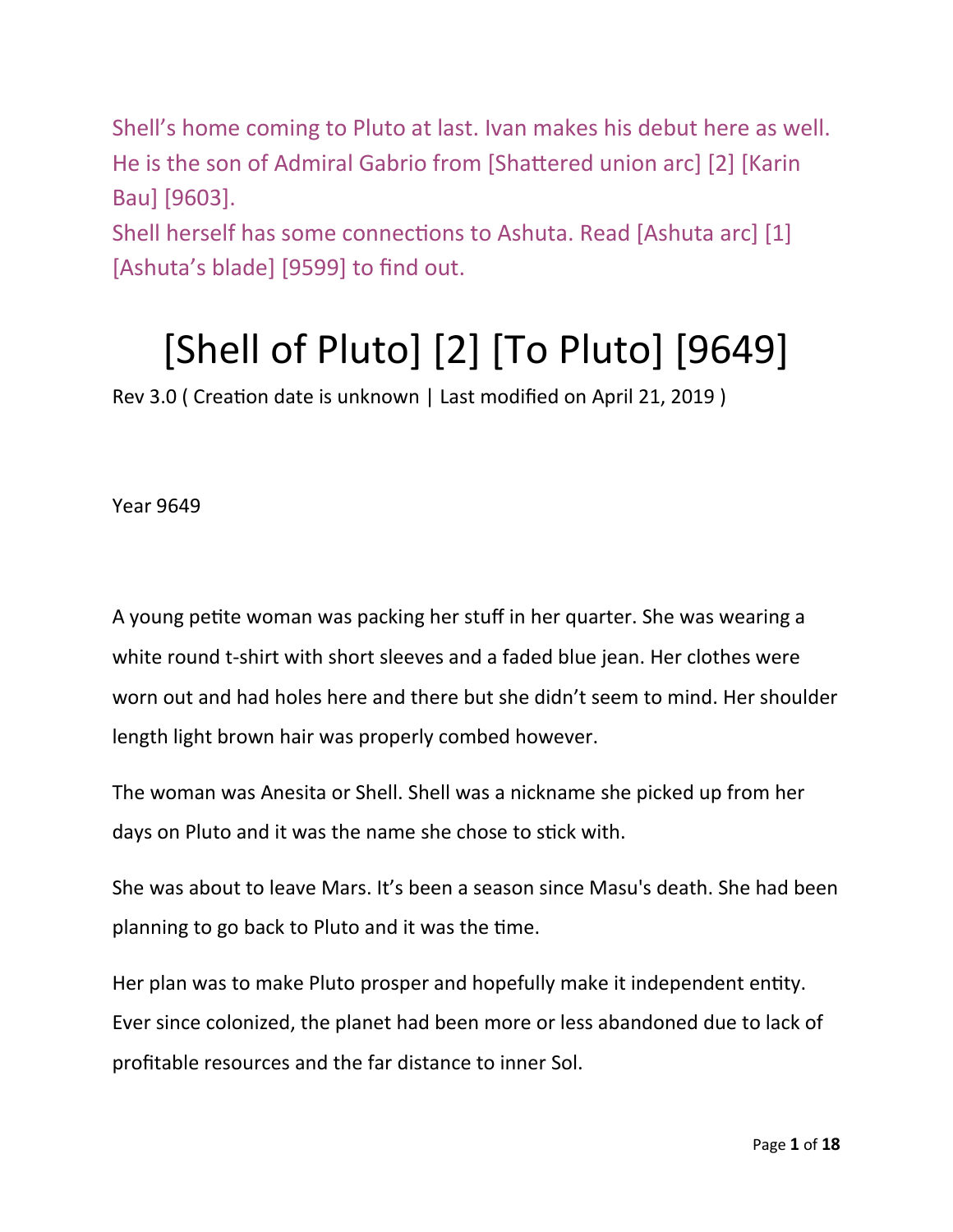While the planet was officially under the influence of United Sol, it was literally an outlawed planet with no government structure at all. Of course, rapidly waning powers of United Sol didn't help.

She rechecked her dagger on her belt and put on a small bag on her back. As she opened a door and left her room, there was Kan who was leaning his back against a passage wall.

"So, are you leaving?" He asked calmly.

"Yes, I have to."

Without giving Kan a look, Shell passed by him with no hesitation.

"I see. Good luck," Kan raised his hand and waved as a quick farewell gesture. He wanted Shell to stay and work for Mars due to the fact was that Mars lacked human resources. He needed a lot more officers. He felt Shell was capable and, therefore, wanted her to stay. Besides, she had been doing a good job so far.

With her gone, only Eran Gro and Roon were left as his core officers. Those two weren't enough. It wasn't that they weren't good enough; it was that Mars needed more than just mere two people to run the planet smoothly.

Regardless of the situation on Mars, Shell left Mars and headed to Venus for financial aid.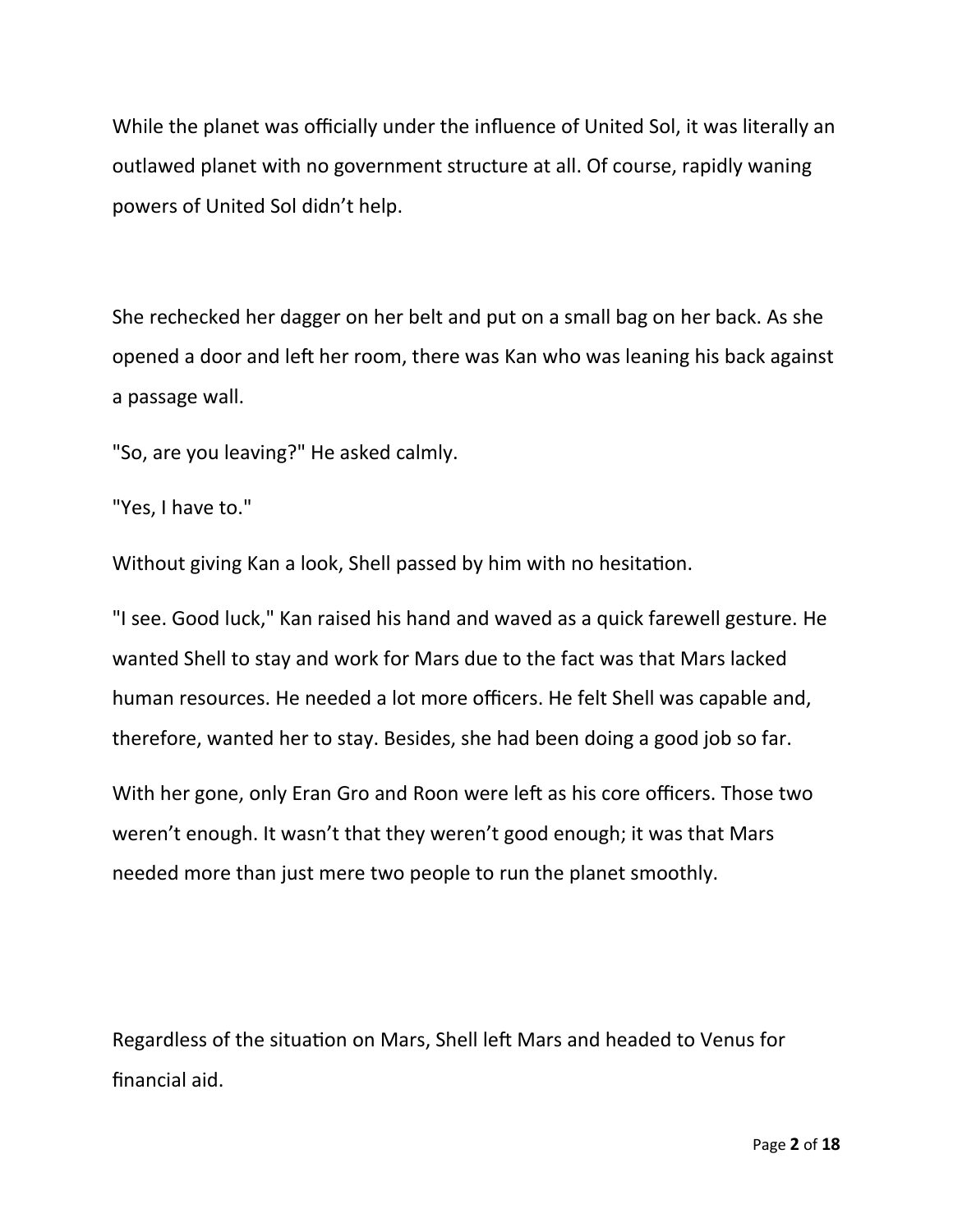"Ah-," Shell stretched her body with raised hands. She was finally on Venus. She was at the shuttle port to be exact. The port was extremely spacious and well equipped very unlike Mars. Mars had the fund to operate a port like this, but due to sands, the equipment would go bad far before its life span. Therefore, little was spent on high tech consumable equipment.

She inhaled fresh air unlike dusty air back on Mars. Air on Mars had a distinctive taste of dirt unless one was in a heavily filtered room.

It wasn't hard to make an appointment to confront Cecil Klisis. As matter of fact, all it took was few minutes at the reception at Fallen Crater city hall. She found it pretty amusing that she was able to enter the place with ease. After all, she was a foreigner.

Shell was waiting in the main lobby and a man who looked like a servant came along. "This way please."

He led Shell to a barren room where nothing was there but two chairs and a small table between them. It looked like an investigation room.

"This room looks cruel," She said only to realize that she was already alone.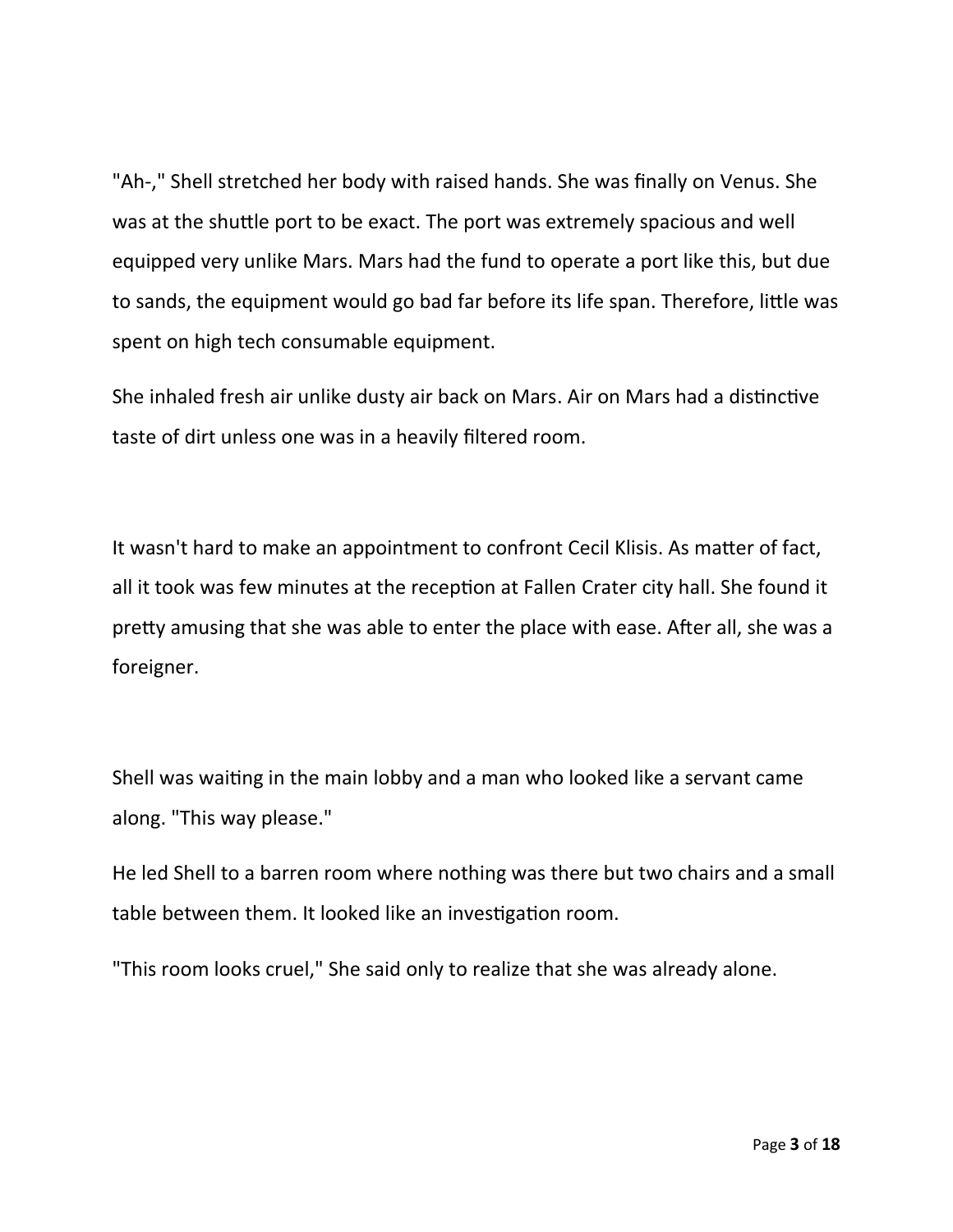A moment later, there he was, radiating the chillest aura Shell had ever felt. She gulped unintentionally. She felt as if her skin was being frozen.

"You are Mr. Klisis?"

He nodded. Cecil and Shell were about the same height, but Shell felt he was much bigger.

Regardless, she had a business with him.

Cecil slowly took out a card out of his long and wide sleeves and handed it over to Shell. It was a cash card with a deposit of six million credit.

"I know what you came here for. I wouldn't normally do this, but you are what is left of Masu. Consider it as my funeral gift to him."

Shell was staring at the cash card. She didn't know what to say. When she raised her head and wanted to thank him, he was gone already. She scratched her head. "Ow…" And then thought,

*'Six million is not enough...'*

She was looking at a catalog of commercial combat-capable vessels. The cheapest vessel she could afford was at a cost of 600,000 credits per which was SSS Robin. And that was without most of options. Shell could purchase ten vessels total.

*'Ten.., yeah right, I am going to fight hundreds and thousands of vessels with ten fighters? No way.'*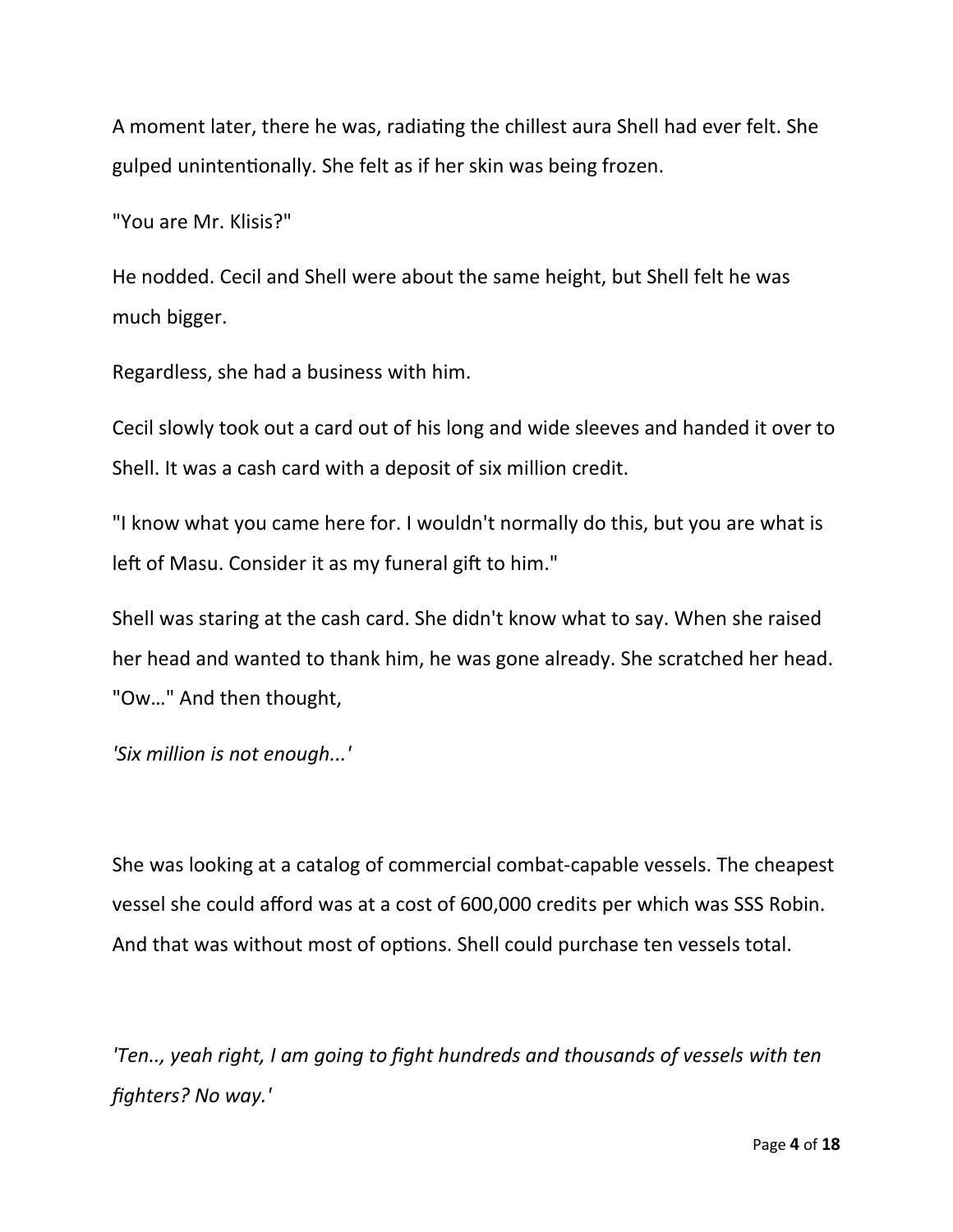Besides, those were "commercial" combat capable vessels. They were never going to be better than navy vessels at any rate.

However, she wasn't about to go back to Cecil and ask for more money. Her choice was obvious. She had to run a business and be successful at that. A sad fact was that Pluto barely had any resources to offer, let alone decent economy to run a business on.

"Six million..., why didn't he give me six billion...," Shell mumbled to herself.

Masu was aware of Shell's dream and, at his death bed, he told her to seek out Cecil to begin. It was why she paid him a visit in the first place.

Even with six billions, she wasn't sure she could rebuild Pluto.

There was no commercial line to Pluto. Therefore, she had to buy a seat in a freighter that happened to go by Pluto, meaning the ticket she bought was cheap but the journey would be dangerous and boring. Alas, she had no choice.

When she took off Pluto transport, a barren environment was open to her eyes. "Pluto..., I am back."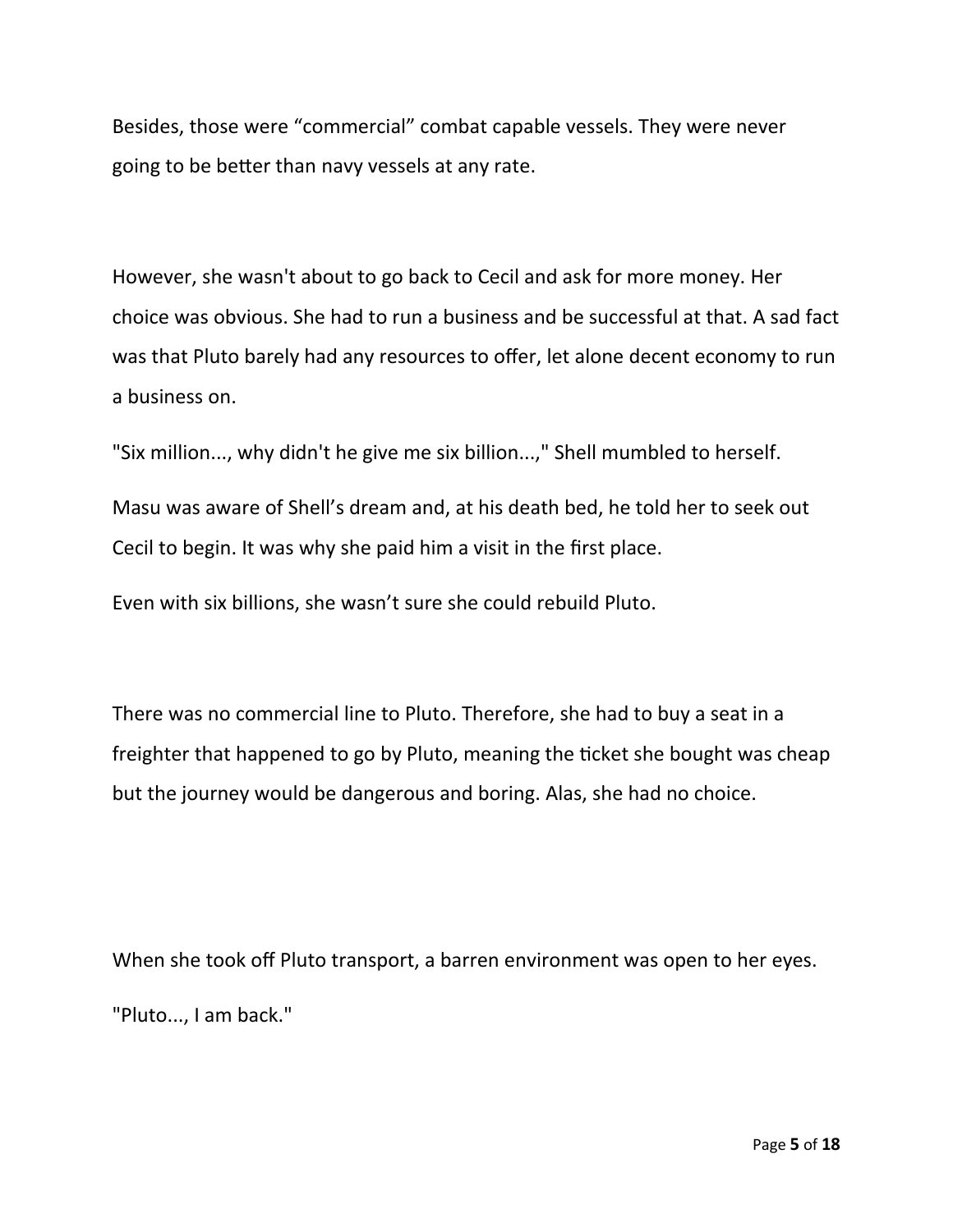The capital was still in ruins; it had been about thirty years since. Nothing had changed apparently.

Even the shuttle port was in an extremely poor condition. She was surprised even the port operated in such a condition. No terminal was working properly. Few terminals were even sparking. To make it look even worse, there were no employees to be seen in the port at all. In fact, no one was in her sight. Everything was running automatically and with very poor efficiency. Anyone could have avoided paying tickets and get aboard any transports if they chose to do so.

She had a quick tour around the city. Well, it wasn't really a city by definition. It was a ruin, period.

*'How am I supposed to raise anything in this condition...'*

Shell wasn't wearing expensive clothes. All she was wearing was a worn out blue jean and a white T-shirt. But she was wearing a lot better clothes than all of people did in the city. Thus, she eventually attracted some attention. Besides, she wasn't a bad looking woman and she was in her prime.

Eventually, she was surrounded by six people. They were desperate for anything. They weren't a gang. They were a family consisted of a grown man, a grown woman, and four children. The man spoke to Shell with a labored breath.

"We are not asking much... If you have any food to spare..."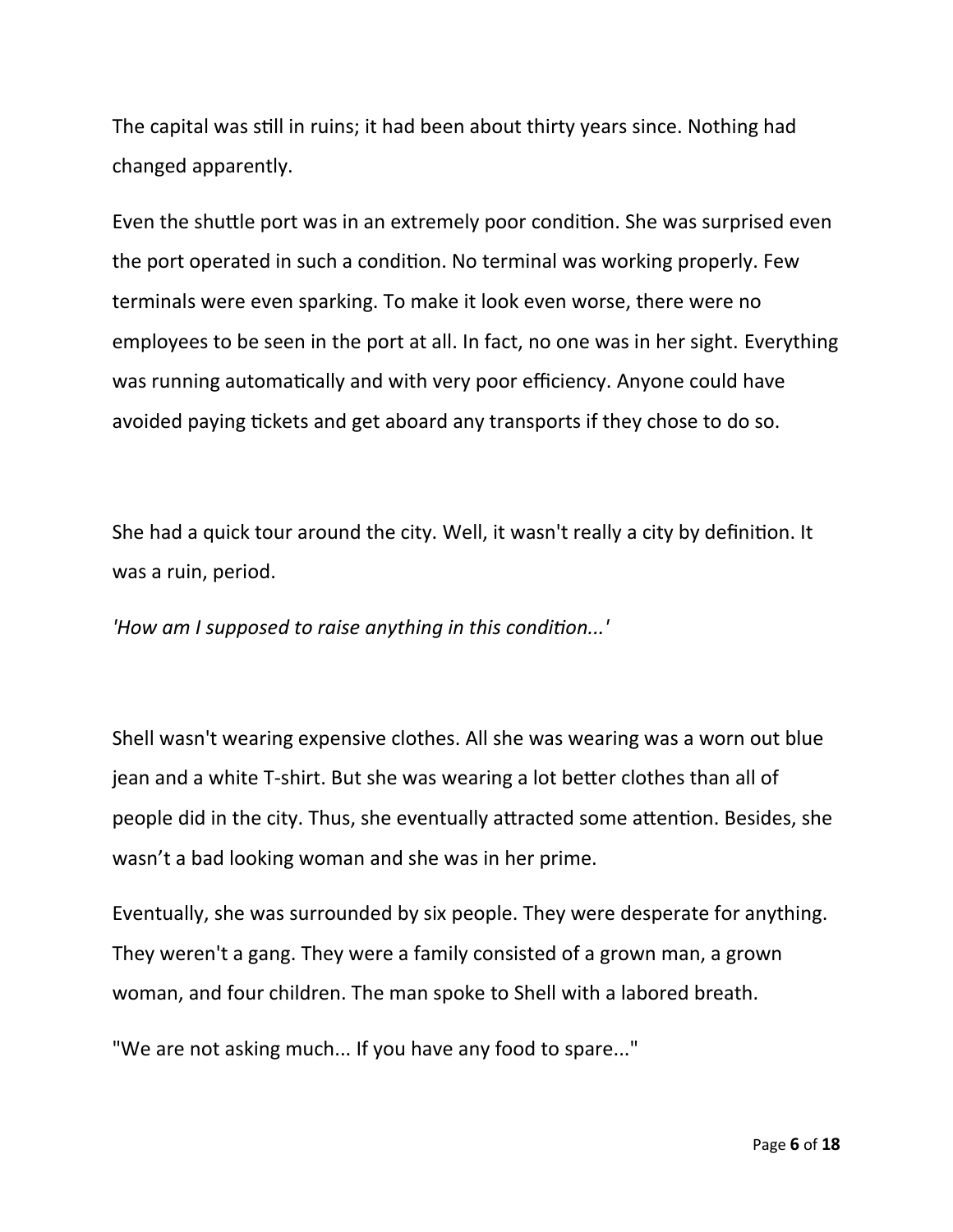They didn't need money because there was no way for them to use credit. The city was a ruin and there was no functioning bank.

Shell was a class A ESP. Food wasn't a big deal. Therefore, she was carrying none in her bag. All she had was few pieces of clothing and few old-fashioned books.

"I don't have any..." She answered weakly.

"Your bag...," The man pointed at Shell's bag. "Food...."

The look on the children's eyes tore Shell's mind apart. She came here to save all these people. She swore to herself again.

She dropped her face and told them with sorrow. "I am sorry. I really don't have any..."

"I don't believe you!" The man shouted. He swung his arm in the air, pointing out the surrounding. "Look! Everyone here need food! Look at you. You came from outside. You do know you can't get food at all on Pluto, don't you?!"

She blamed herself because she could have spent some portion of the money and imported some food to this godforsaken planet. However, she also knew what she didn't. Importing some food for these deprived people would not last long and would not change anything without a solid plan ahead.

"I really don't have any food." Having said so, she dropped her bag to the ground at which point the men and his kids ran over to it, only to find clothes and oldfashioned books.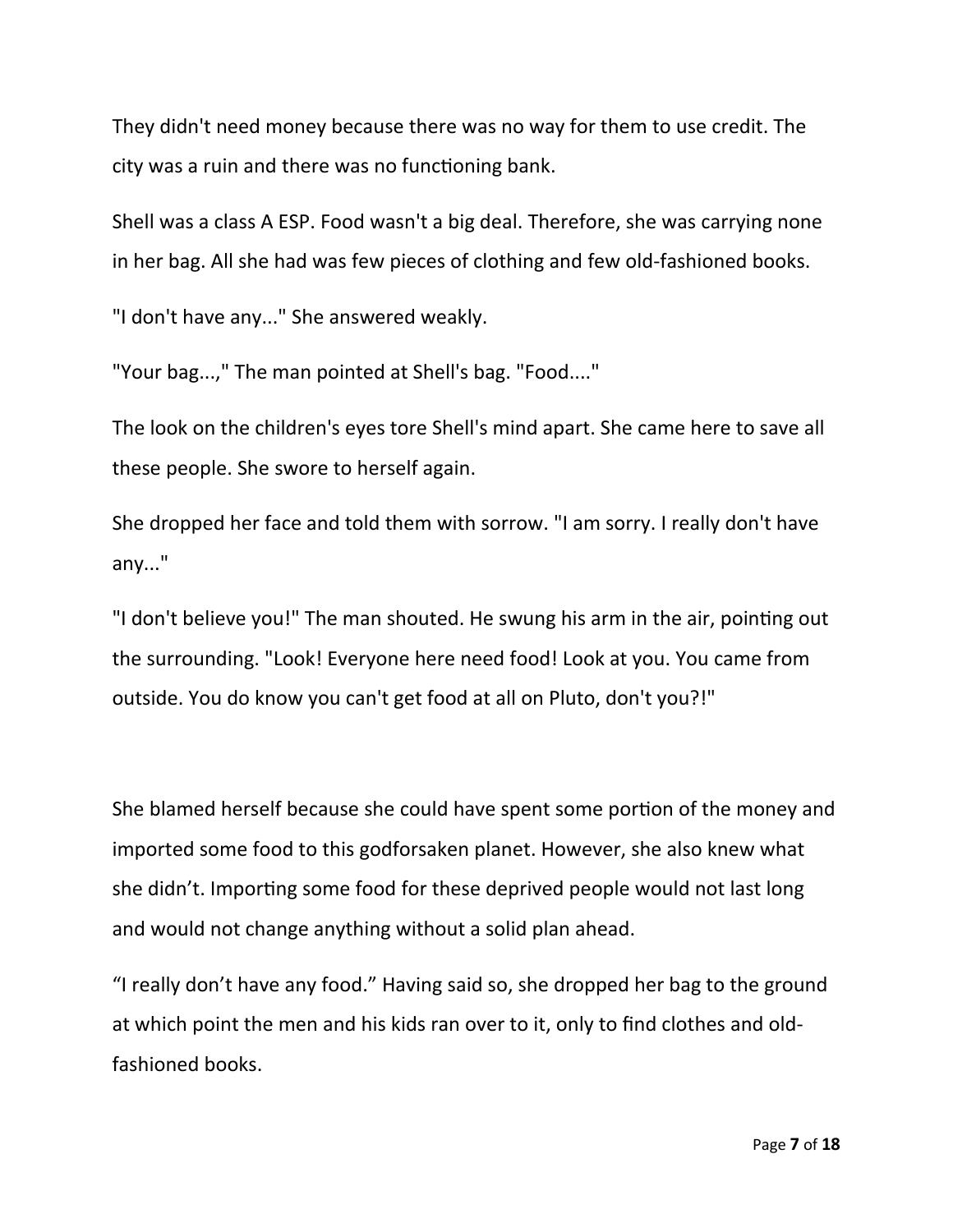"No, you must have some!" The deprived man cried out. "You must have hidden it somewhere!" He became aggressive and was about to attack Shell but he collapsed suddenly. She used her ESP to put him down into sleep.

*'Yes...,a fleet is not something I need to be concerned right now. I must start a business on Pluto to create economy. Six million..., it's enough for this small planet!'*

She didn't know where to begin when she left Mars, but she felt clouds were cleared in her head at this point; she finally found the starting point.

She withdrew half a million of credit and imported frozen and compressed food to Pluto. It wasn't tasty food, but it was the cheapest she could find. Quality wasn't an issue but quantity was. The next thing she did was purchase of three small basic probes and launch over Pluto's orbit. It was to scan population of Pluto.

Few hours later, she was faced with a shocking fact. There were slightly over twenty thousand people left on Pluto. There used to be five million populations on Pluto on official record. It was either the invasions must have forced them out of Pluto or starvation had taken so many lives.

"Or both," she added.

Her next step was scanning for resources on the planet. Pluto did have some resources as far as she could recall.

She ordered the probes to scan for mineral next. Result came in shortly after.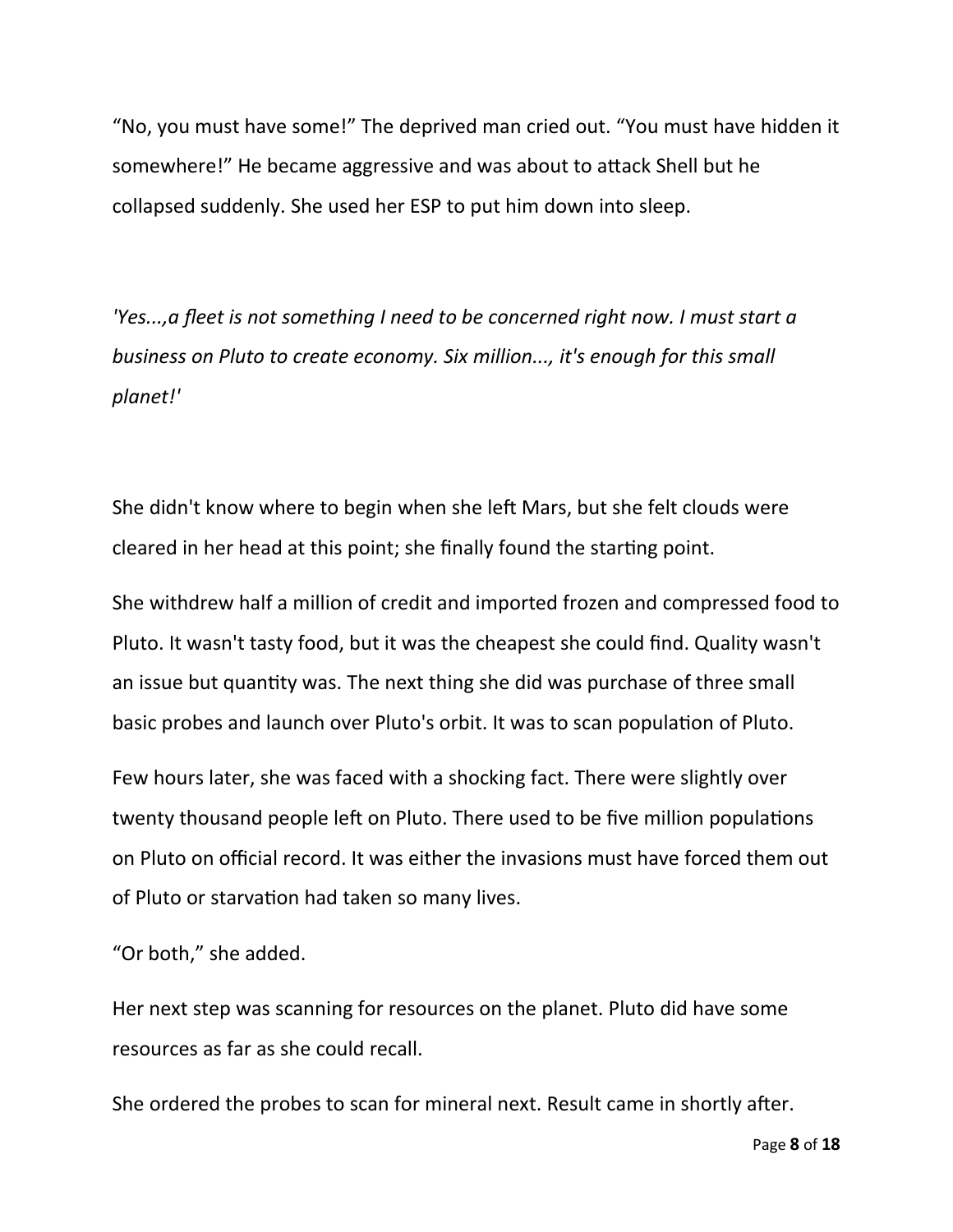"Iron..., that's it?" She was reading down a record that the probes sent. "And some copper..."

Iron and copper were basic materials that could be found on almost any planet. There were more than plenty of them. The only exception was Earth but then Earth was an exception.

Shell sighed. *'I suppose I have to do with these then...'*

After she laid out a business plan, she waited for the ordered food to arrive. It was going to be an orbit drop since the merchant wasn't willing to land on Pluto. Therefore, she asked the drop to be in middle of the city. At this point, she was fully aware that she alone would not be able to distribute the food fairly. It didn't matter at this point. What was important was that it had to be known that she was the one who ordered the food.

She had few days until the orbit drop and she did her best to let those in the city know that there was going to be an orbit drop of food crates. Many did not believe her but people gathered around a spot she mentioned nevertheless, hoping for a faint miracle of some sort.

When food crates began to drop, the scene became pure chaos. Shell was a distance away from the scene and watched the chaos unfold. There could have been a better way to distribute food but it'd take time and more money to hire mercenaries. All she needed from this event was to let others know that she was the one who got them food which, in return, would make them listen to her.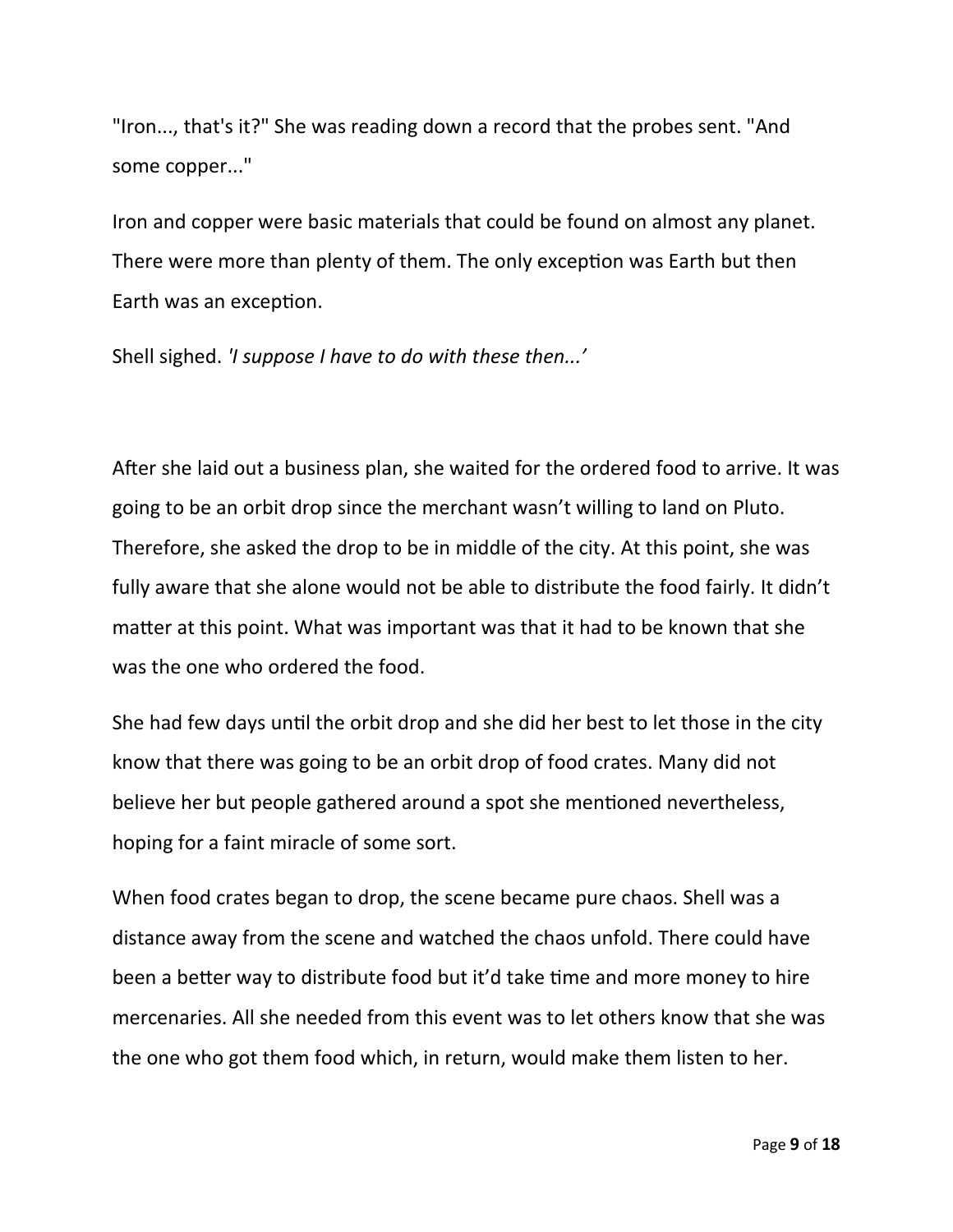Just a day after the food distribution event, someone paid a visit to her who was in middle of setting up her office in an abandoned building.

"Excuse me." It was a man in ragged clothes which would be a common sight on Pluto.

"Yes? What is it?" She was currently repairing a badly broken chair. She had a lot to do apparently with another badly broken desk next to her as long as few wiring to boot. Cleaning the charred walls and floor was the least of her concern at the moment.

"I was wondering if you needed a hand."

Judging from his voice, he sounded fairly young. She knew she would not be able to do this alone but that didn't mean she'd welcome anyone.

"Sure, I'd like some extra hands. But I don't know if you can handle the tasks I am going to do," Shell picked up a paper and handed it over the man. He looked over the paper. She told him, "I know it's probably a lot to ask but write down a resume for me? Just to get an idea of what you are capable of."

"No problem," He replied.

He returned the paper soon after. The document was properly handled. Shell had to raise her eyebrow as she read the resume.

His name was Masello and he was from Moon. After having his company gone bankrupt, he had to flee from private investigators. Long story short, he ended up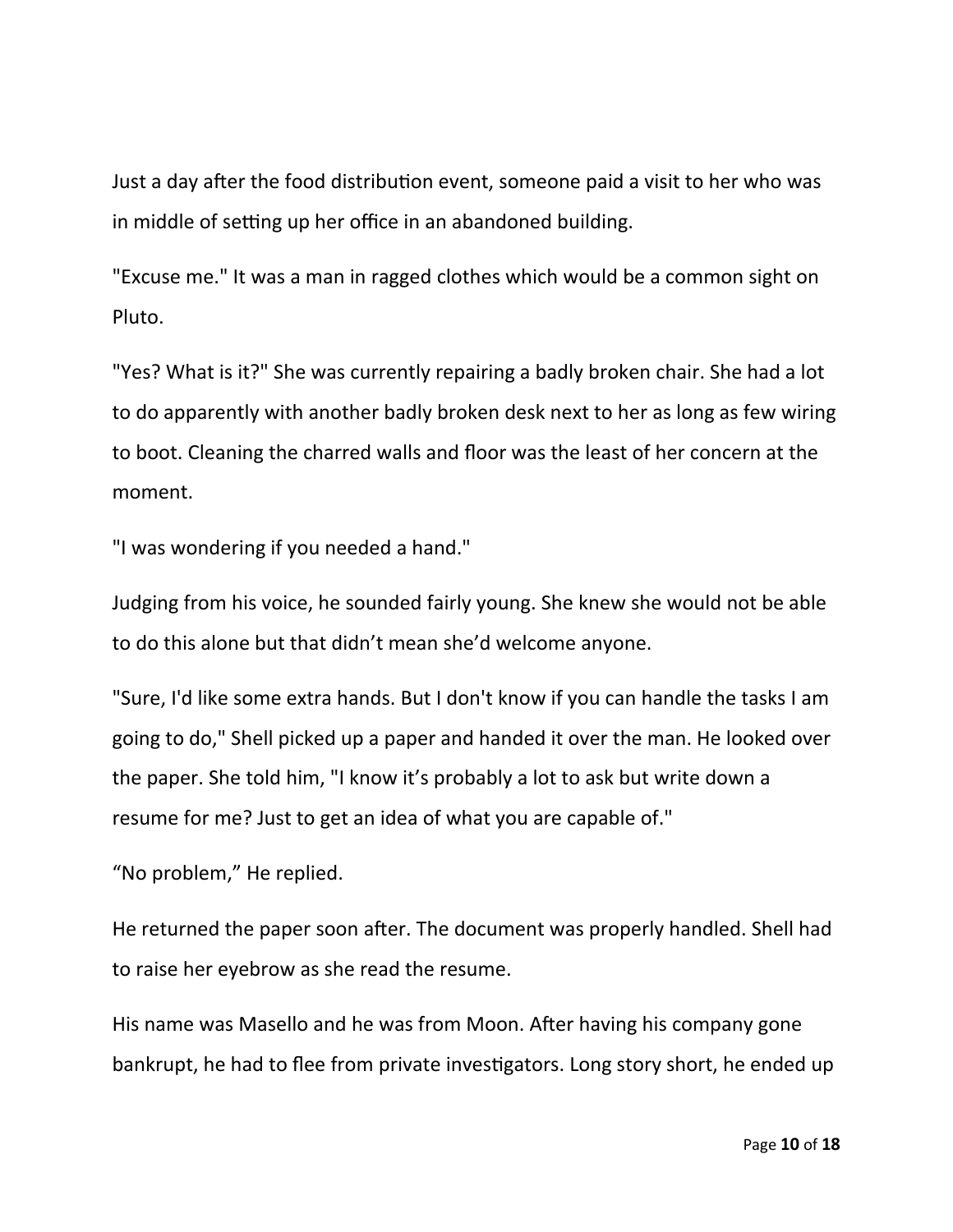on Pluto 12 years ago. His story would be common on Pluto. What took Shell's attention was his degree in accounting. He was someone she needed right now.

Masello spoke, "I am extremely grateful for what you've done. I hear you are trying to get this planet running, so I would like to offer my service to you."

Beaming a grin at him, she told him, "Welcome aboard. Let's get this place set up first."

Masello grinned back. "Of course."

Once they set up an office, the next order of business was ordering a very old mobile mining rig. It had to be very old for a single reason. It couldn't be automatic because Shell planned to man it with real people. It was a way for her to create jobs as well as setting up a hierarchy.

Masello was quite surprised to hear this plan of hers in a positive way.

He remarked, "That'd work. People here have nothing to do. It'd be very labor intensive but at least this will create economy."

If there were labors, there would need to be a pub of some sort and the pub would need to be supplied. That meant businesses. It was a small step but a right step forward.

After acquiring a two thousand year-old mining rig that was sitting in a forgotten warehouse for a small fee, the rig was delivered to Pluto and was dropped from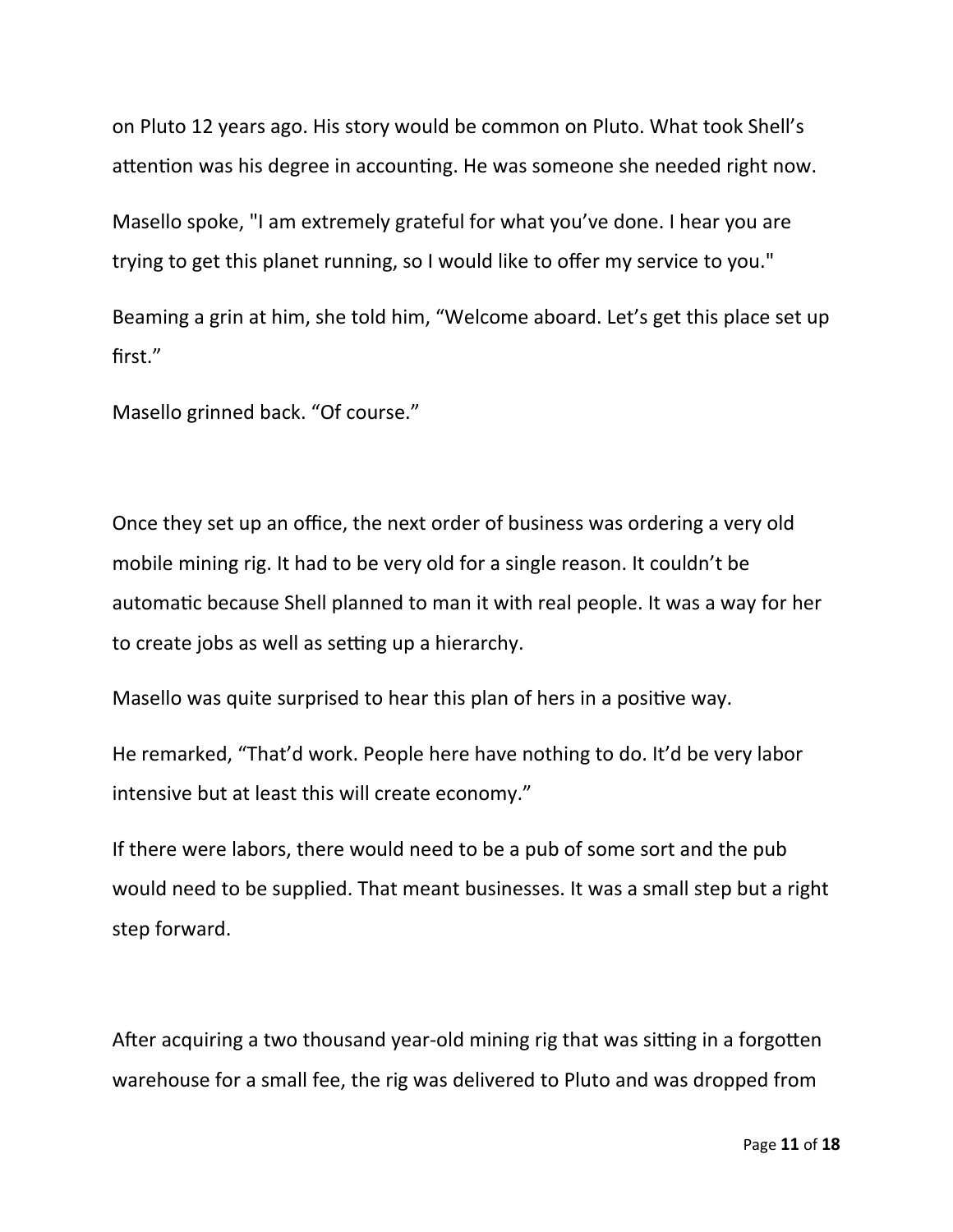orbit to a spot Shell requested. Masello was there to confirm its drop and Shell was in the city to announce a plan for jobs. She was asking for 20 people and 20 people signed up in an instant. She also hired 5 additional people as guards.

This was how it all began. Once the first rig was up and operating smoothly, she ordered additional rigs to be placed over the planet.

Fast forward, a season, she had five rigs up and running with 110 employees and 30 guards. So far, whatever they mined and refined were used to repair and rebuild the city on the planet.

However, Shell was fully aware that she need to earn money; she needed to sell iron and copper and more importantly at profit.

The trouble was, though, because the mining rigs were manned, it meant the end product was more expensive than what they were sold on the market.

However, Shell knew this from get-go and had a plan for it; she visited Saturn to meet Administrator Gaer.

Her proposal was simple in concept. Saturn would purchase Pluto's iron and copper and Pluto would become Saturn's ally.

Gaer folded his arms and groaned as he was told of Shell's proposal. It was a onesided deal. Saturn would gain nothing initially. Even long-term benefit was questionable. However, Shell's proposal wasn't exactly empty, either. If she could revive Pluto, it would greatly benefit Saturn.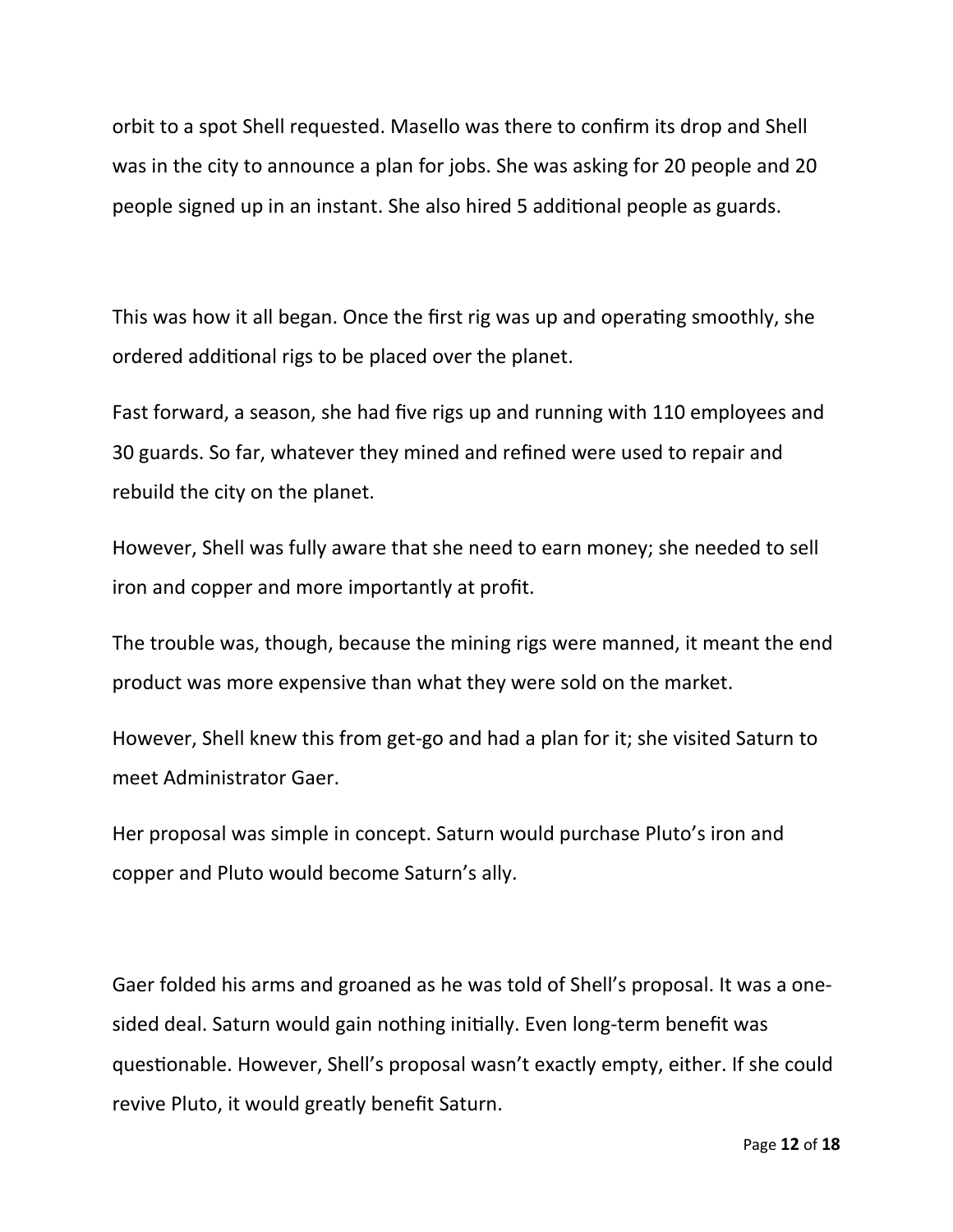"United Sol won't last long," Shell added, "When you declare independence, so will Pluto and we will become your ally."

To some, it may have sounded like an unrealistic offer, but for Gaer, it was a charming offer. It was a gamble as well. But, in this chaotic era, playing safe was hardly an option.

Shell attempted to persuade him by playing out a potential scenario. "You will have Uranus colony and Pluto. That essentially means Outer Sol. Emuel is too timid to act anyway."

"Why should I trust you in this?" Gaer questioned. His concern was valid. Shell simply showed up out of nowhere. She had no record. She was a completely unknown figure.

In response, Shell pulled out the cash card given by Cecil. The card no longer had any credit on it but it still bore the emblem of Venus as well as the Klisis clan.

"They backed me in this, so should you," She said.

Gaer had to raise his eyebrow. The cash card she showed was something remarkable. Neither Venus nor Cecil would back a fool, he believed.

Thus, the deal was done.

With a buyer in place for iron and copper, economy of Pluto took a sharp upturn. Stable income meant stable investment in restoring the city. Additionally, with more than a hundred people who were employed, there were demands for pubs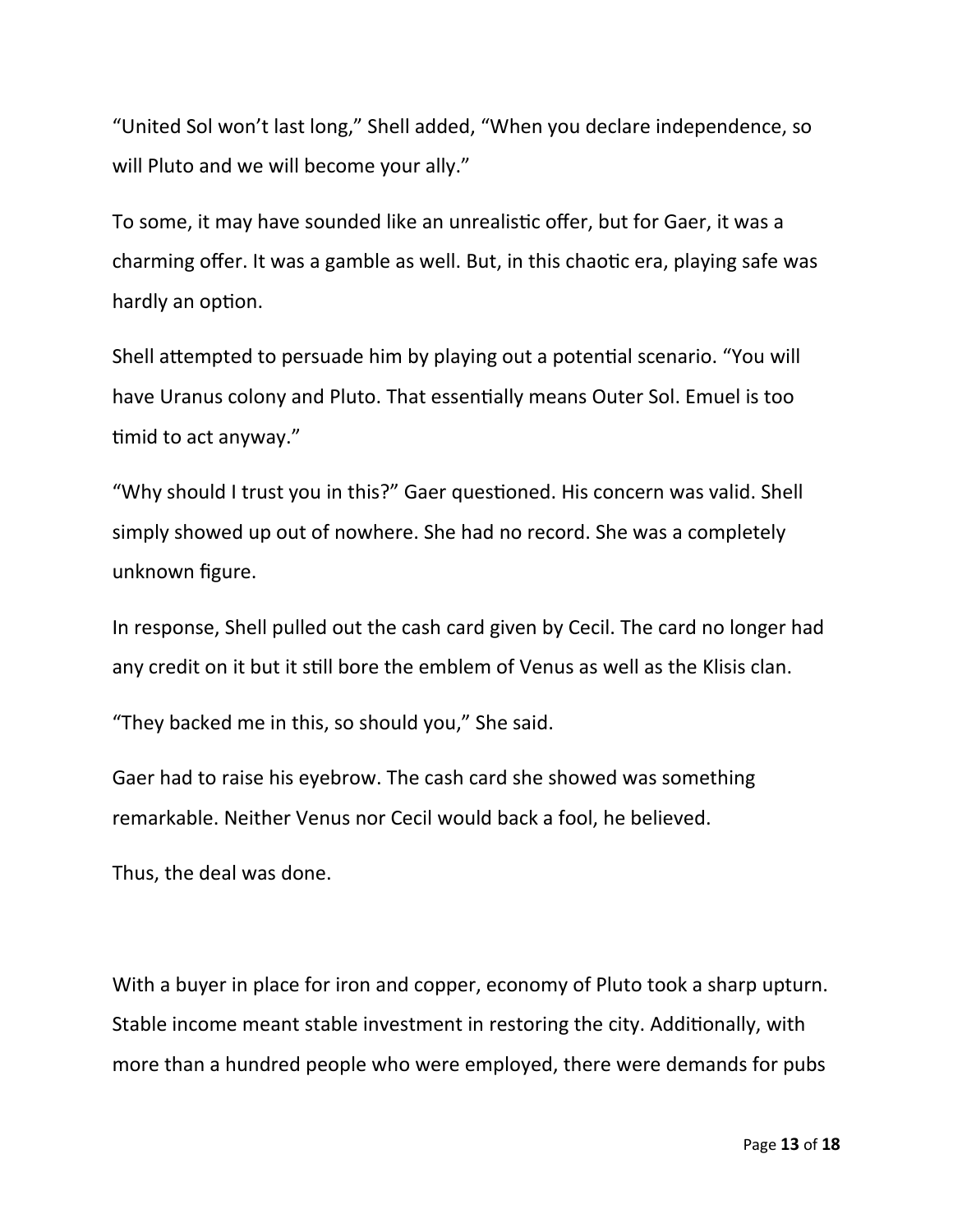but Shell wasn't going to operate pubs. It had to be people. The growth needed to be organic. Otherwise, this adventure of hers wouldn't last long.

A year passed. In a room, Masello was putting in numbers to calculate the end of year report. Shell was silently watching the monitor from behind while Masello skillfully typed numbers in.

"270,500c," He said in a downbeat voice, "We lost 270,500c."

"Loss was expected," Shell remarked.

True, loss was expected for the first year. She had to improve upon it. Out of six millions given by Cecil, she had already spent two millions for mining rigs and initial investment to get things going.

"How much have we made from mining alone?"

"Well…, it looks like about 10,000c."

Shell folded her arms and went into her thoughts. Pluto needed another source of income. Mining alone wasn't going to be enough. There was a choice of increasing mining rigs in order to increase the income.

While Sehll was amid swirling thoughts, Masello suggested, "Should we begin to tax?"

Tax would be a valid source of income. However, there was a fundamental issue with it: authority.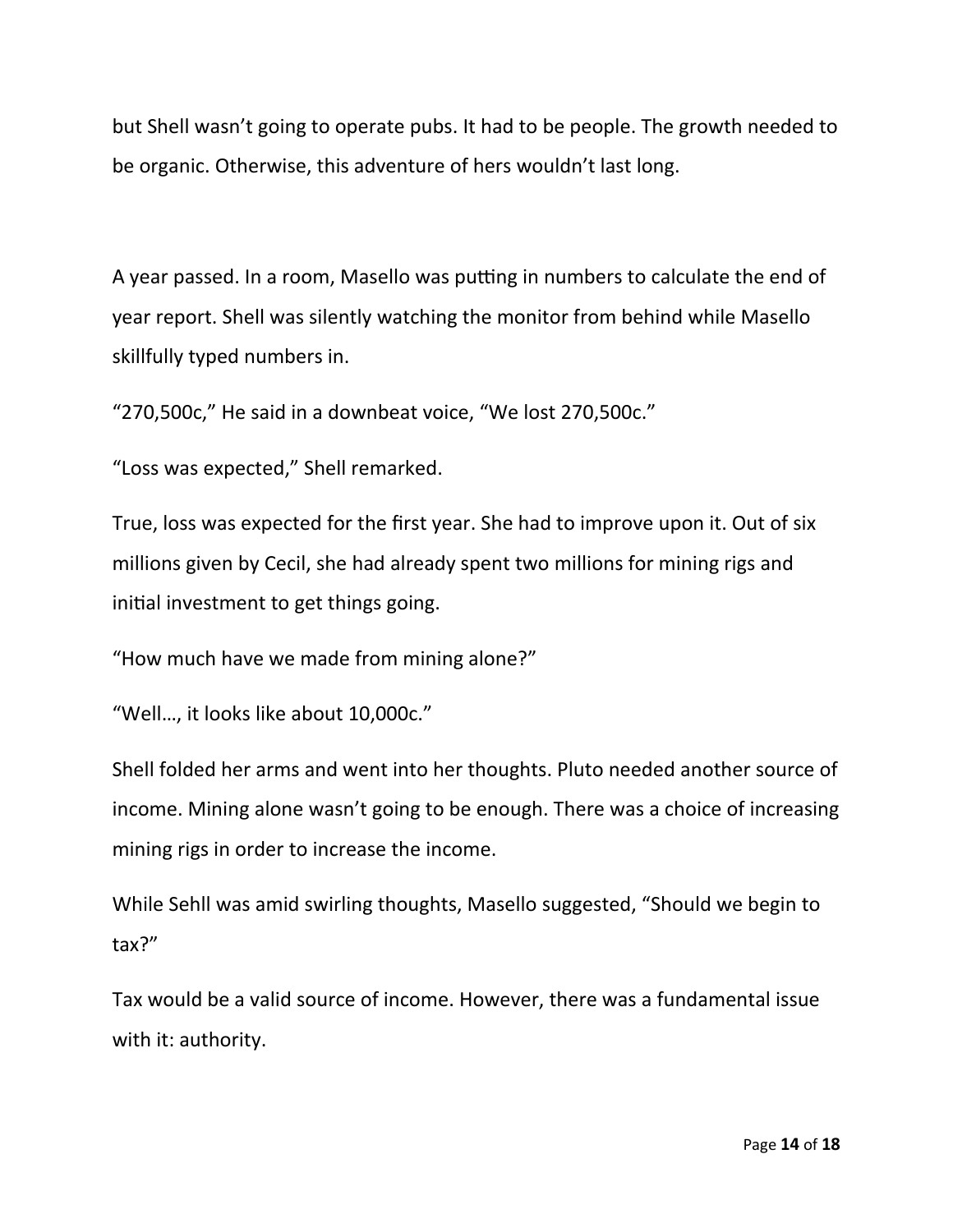So far, Shell had been operating everything as a business and it was indeed a business. If she began to tax people on Pluto, it would make her company a governing entity and she wasn't sure how the Ark would react to such.

Granted, Pluto was a pretty much forgotten planet but it was forgotten partially because no one tried to do what Shell was planning to do.

"It's too early," She said, "We can't risk that."

"What should we do then? I don't know how much credit you have in your bank but 270,000c loss is pretty big."

Indeed, it was big. But it wasn't unexpected. Therefore, Shell chose not to do anything dramatic at this point. Instead, she asked Masello to optimize mining and refining process as well as letting go of few guards.

One day, a man visited the building Shell had renovated. Two guards outside informed her that a man named Ivan came to see her.

She had no idea what he was. Nevertheless, she chose to meet him. She met Masello this way, so she wasn't going to let chances slip.

Her first impression of Ivan was a refined young man. He was good-looking by her standards. He was tall and appeared to be trained.

"My name is Ivan, a son of Admiral Gabrio if you remember him."

She had heard of Admiral Gabrio from Masu. He told her that his death was "a pity". In other words, Masu considered Admiral Gabrio a good man.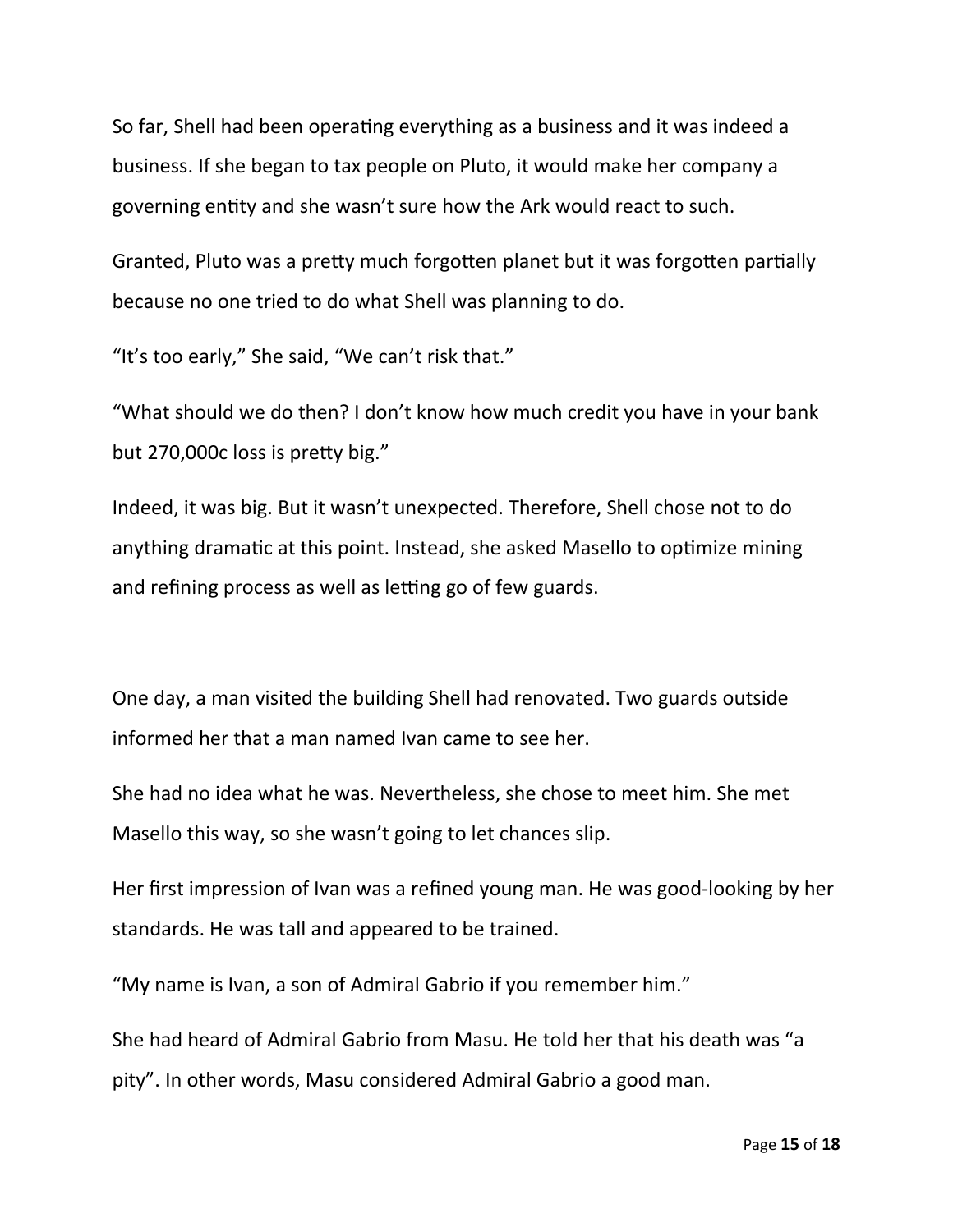Recalling what Masu taught her, she responded indifferently, "Which means you are from Venus? I was told that Karin Bau rescued two of his sons along with his wife and escorted them to Venus for safety."

Ivan seemed quite surprised that Shell knew the history. It wasn't common knowledge.

Beaming a smile, Ivan told her, "I've come here to join you for your cause. I am a class B hyper human and have been trained in close combat as well as captaincy. I am certain I can be useful."

"Why Pluto? If it is United Sol you want to fight against, can't you do that on Venus still?"

Ivan shook his head weakly. "Venus is too peaceful for me. My younger brother, Evan, has settled down and has a family here. So, he is not going to do anything risky anymore. But I am different. Peaceful time is too boring for me. I think I am born to fight. I want the thrill you get from life and death."

".... Pluto doesn't even have a fleet," Shell pointed out with a weak sigh. It was a sad truth she wanted to avoid telling anyone if possible.

"But you will manage, won't you?"

She had to and she wasn't about to turn away Ivan, either. She needed staffs but she wasn't going to randomly hire random people.

"Welcome aboard, Ivan." She struck her hand out for a handshake.

For the time being, Ivan became the chief guard.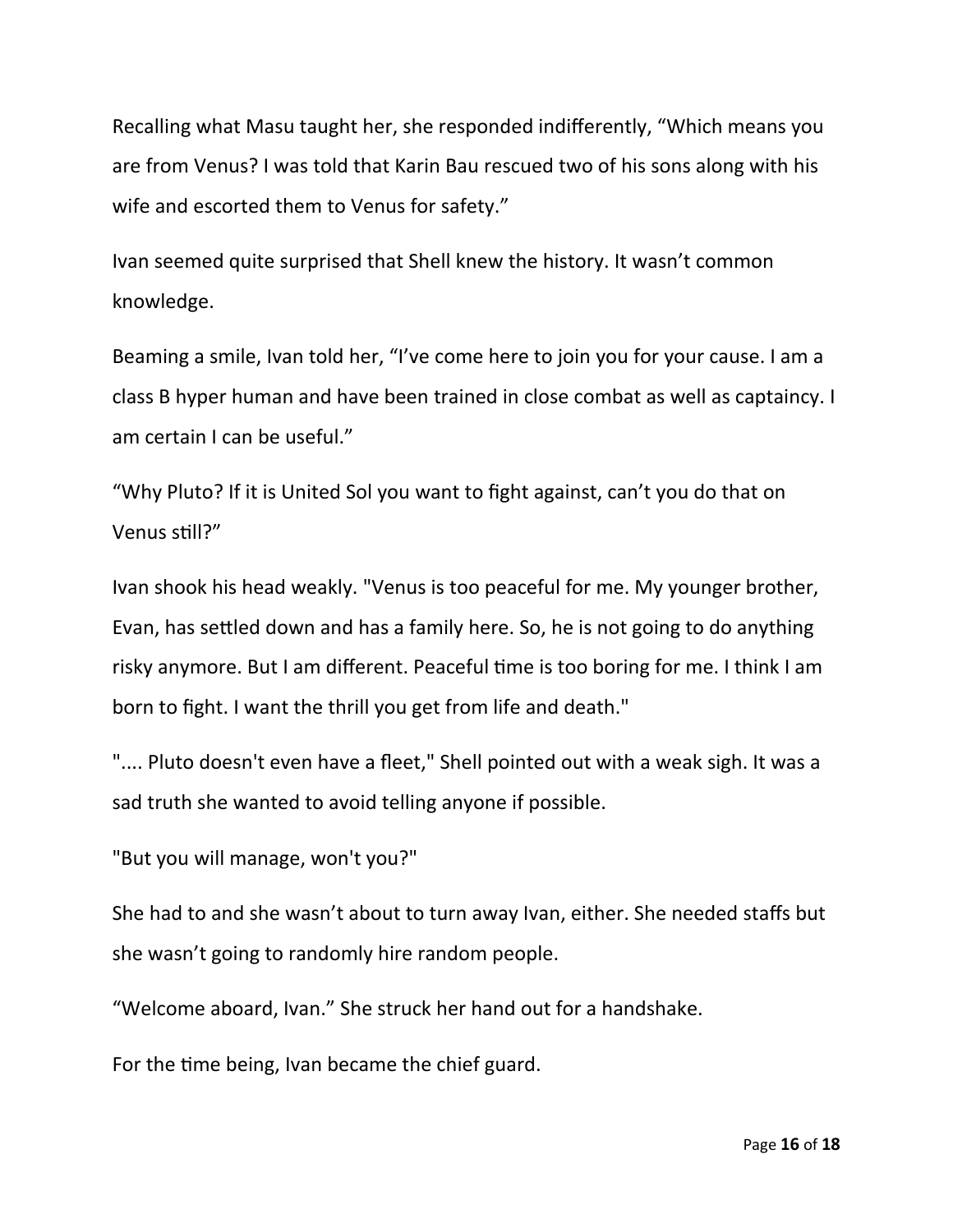Over next few years, Shell and Co worked hard to break even. From 270,000c loss at the first year to a small loss of 34,000c was achieved in four years. This was done by adding two more mining rigs and optimizing its process.

The past four years had been eventful for Pluto and its people as well. The first pub opened and it was a huge success which made few more pubs to open across the city. With pubs being success, other small businesses started to pop up. All of which ultimately meant small regular freight stop was being made at Pluto.

The regular freight stop was a huge deal for the people of Pluto who never had a decent way to import stuff they might order online.

The situation improved vastly to a point that women were safe to roam around alone without fear of getting assaulted. The populace was fully happy with her rule and was firmly behind her cause.

However, Shell knew well enough that their backing meant nothing when the hell broke loose, the hell being the declaration of independence. She knew she had a long way to go until that point. However, she also knew that time was not on her side.

If United Sol would fall before she was fully ready to declare independence, it'd be troublesome. If United Sol would last longer than she expected, it would also mean trouble. The timing had to be right and she had no powers to alter the timing.